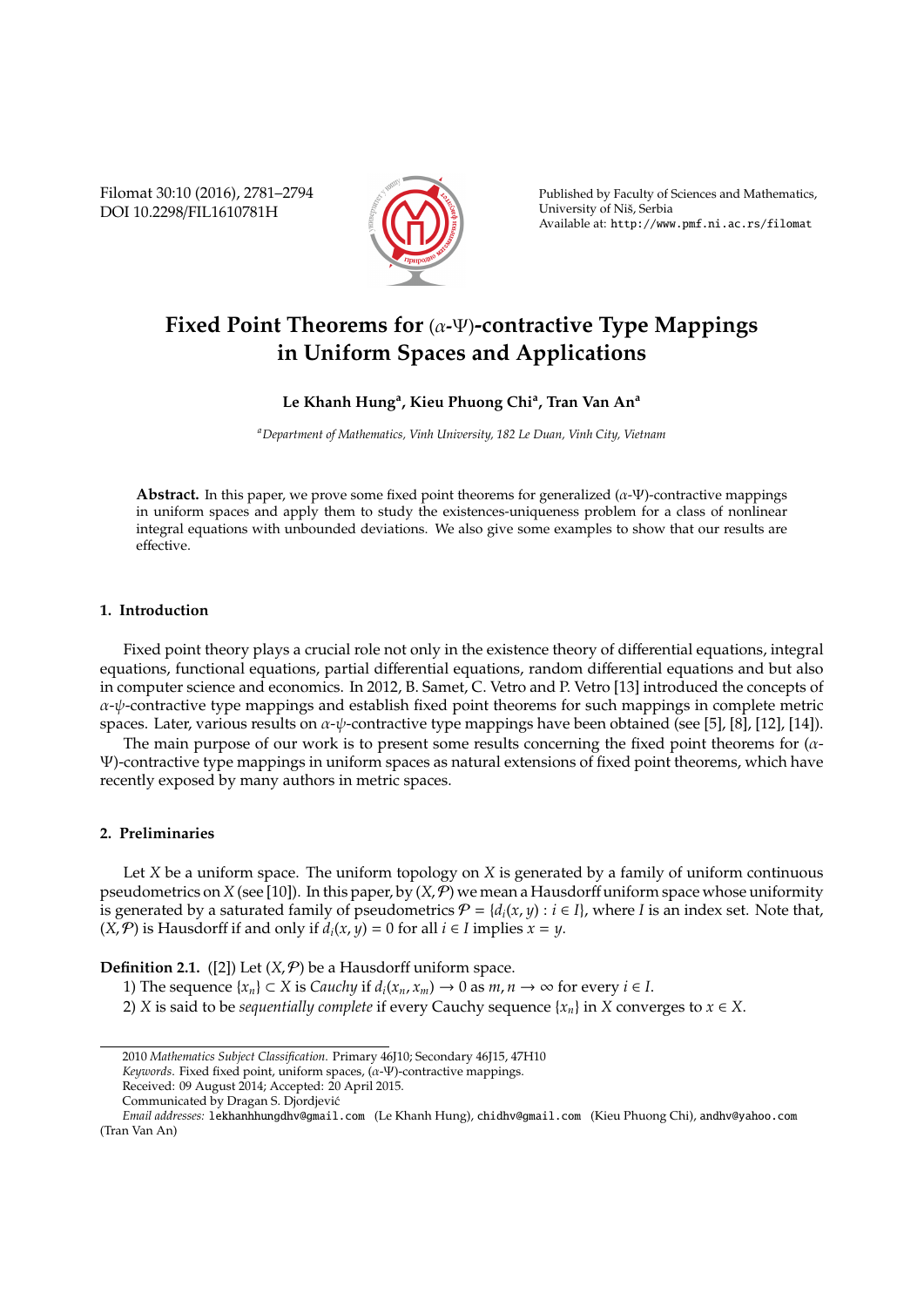**Definition 2.2.** ([2]) Let  $j: I \rightarrow I$  be an arbitrary mapping of the index *I* into itself. The *iterations* of  $j$  can be defined inductively

$$
j^0(i) = i, j^k(i) = j(j^{k-1}(i)),
$$
 for every  $i \in I, k = 1, 2, ...$ 

Denote by  $\Phi = \{\phi_i : i \in I\}$  a family of functions (which we call  $\Phi$ -contractive) satisfying the following properties

- i)  $\phi_i : [0, +\infty) \to [0, +\infty)$  is monotone non-decreasing and continuous from the right;
- ii)  $0 < \phi_i(t) < t$  for all  $t > 0$  and  $\phi_i(0) = 0$ .

In [2], Angelov introduced a Φ-contractive mapping

**Definition 2.3.** ([2]) A mapping  $T : X \rightarrow X$  is said to be  $\Phi$ -contractive if

$$
d_i(Tx, Ty) \le \phi_i\big(d_{j(i)}(x, y)\big),\tag{1}
$$

for every *i*  $\in$  *I* and for every *x*, *y*  $\in$  *X*.

**Theorem 2.4.** ([2]) Let *X* be a uniform space, and a map  $T : X \rightarrow X$ . Suppose that

- 1) *T is a* Φ*-contractive map on X;*
- 2) *For every i*  $\in I$  *and*  $t > 0$ ,  $\lim_{n \to \infty} \phi_i(\phi_{j(i)}(\ldots \phi_{j^n(i)}(t) \ldots)) = 0$ ;
- 3) The mapping  $j: I \to I$  is surjective and for some  $x_0 \in X$  the sequence  $\{x_n\}$  with  $x_n = Tx_{n-1}, n = 1, 2, \ldots$ *satisfies*  $d_i(x_m, x_{m+n}) \geq d_{i(i)}(x_m, x_{m+n})$  *for all m, n*  $\geq 0$ *.*

*Then T has at least one fixed point in X.*

**Definition 2.5.** ([2]) A uniform space  $(X, P)$  is said to be *j-bounded* if for every  $i \in I$  and  $x, y \in X$  there exists  $q = q(x, y, i)$  such that

 $d_{j^n(i)}(x, y) \le q(x, y, i) < \infty$ , for all  $n \in \mathbb{N}^*$ .

By using the notion of a *j*-bounded space, he proved that the fixed point in the above theorem is in fact unique.

**Theorem 2.6.** ([2]) *If we add to the conditions of Theorem 2.4 the assumption for j-boundedness of X, then the fixed point of T is unique.*

In 2012, B. Samet, C. Vetro and P. Vetro [13] considered  $\alpha$ - $\psi$ -contractive mappings, and proved the following fixed point theorem with  $\psi : [0, +\infty) \to [0, +\infty)$  is a non-decreasing function such that  $\sum_{n=1}^{+\infty} \psi^n(t)$ +∞ for each *t* > 0, where  $ψ<sup>n</sup>$  is the *n*-th iterate of  $ψ$ .

**Definition 2.7.** ([13]) Let  $(X, d)$  be complete metric space and  $T : X \to X$  be an given mapping. We say that *T* is an  $\alpha$ -ψ-contractive mapping if there exists function  $\alpha$  :  $X \times X \rightarrow [0, +\infty)$  such that

 $\alpha(x, y)$ . $d(Tx, Ty) \leq \psi(d(x, y))$ , for all  $x, y \in X$ .

**Definition 2.8.** ([13]) Let  $T : X \to X$ . We say *T* is *α*-admissible if for all  $x, y \in X$ ,  $\alpha(x, y) \ge 1$  implies  $\alpha(Tx, Ty) \geq 1.$ 

**Theorem 2.9.** ([13]) Let  $(X, d)$  be complete metric space and  $T : X \to X$  be an  $\alpha$ - $\psi$ -contractive mapping satisfying *the following conditions*

- (i) *T is* α*-admissible;*
- (ii) *there exists*  $x_0 \in X$  *such that*  $\alpha(x_0, Tx_0) \geq 1$ *;*
- (iii) *T is continuous.*

*Then, T has a fixed point, that is, there exists*  $x^* \in X$  *such that*  $Tx^* = x^*$ *.* 

**Remark 2.10.** If (*X*, *d*) is a metric space, then the uniform topology generated by the metric *d* coincides with the metric topology on *X*. Therefore, as a corollary of our results, we obtain the fixed point theorems in the metric space.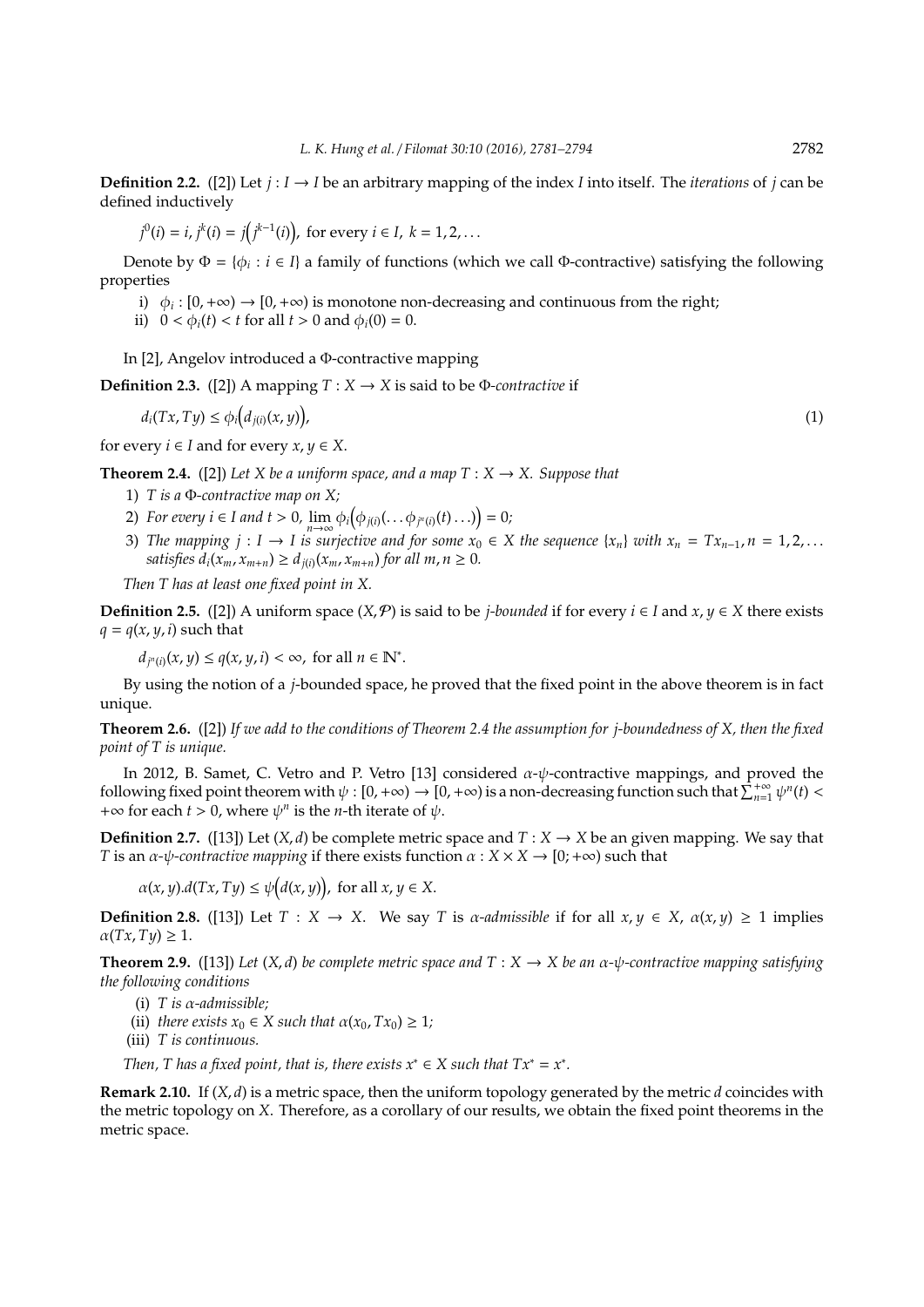#### **3. The Main Results**

We begin this section at introducing the class of functions which plays a crucial role in the fixed point theory. Sometimes, they are called to be control functions.

Let  $\Psi = {\psi_i : i \in I}$  be a family of functions with the properties

- (i)  $\psi_i : [0, +\infty) \to [0, +\infty)$  is monotone non-decreasing and  $\psi_i(0) = 0$ ;
- (ii) for each *i*  $\in$  *I*, there exists  $\overline{\psi}_i \in \Psi$  such that

$$
\sup\left\{\psi_{j^n(i)}(t):n=0,1,\ldots\right\}\leq\overline{\psi}_i(t)\text{ and }\sum_{n=1}^{+\infty}\overline{\psi}_i^n(t)<+\infty\text{ for all }t>0.
$$

The following lemma may be not original.

**Lemma 3.1.** *1)* If  $\psi$  :  $[0, +\infty) \to [0, +\infty)$  is a non-decreasing function then for every  $t > 0$ ,  $\lim_{n \to +\infty} \psi^n(t) = 0$  implies  $\psi(t) < t$ .

*2) For every i*  $\in$  *I, we have*  $\psi_i \in \Psi$  *is a right continuous function at* 0*.* 

*Proof.* 1) Suppose there exists  $t_0 > 0$  such that  $\lim_{n \to \infty} \psi^n(t_0) = 0$  and  $\psi(t_0) \ge t_0$ . Then, since  $\psi$  is a non-decreasing function, from  $\psi(t_0) \geq t_0$ , we have

$$
\psi^{2}(t_{0}) = \psi(\psi(t_{0})) \ge \psi(t_{0}) \ge t_{0}.
$$

It implies that  $\psi^n(t_0) \ge t_0$  for all  $n = 1, 2, ...$  Hence  $\lim_{n \to \infty} \psi^n(t_0) \ge t_0 > 0$ . This is a contraction.

2) Let  $\psi_i \in \Psi$ . Then there exists  $\overline{\psi}_i \in \Psi$  such that  $\psi_i(t) \leq \overline{\psi}_i(t)$  and  $\sum_{n=1}^{+\infty} \overline{\psi}_i^n$ *<sup><i>n</sup>*</sup>(*t*) < +∞ for all *t* > 0. This follows that  $\lim_{n\to\infty}\overline{\psi}_i^n$ *i*<sub>*i*</sub>(*t*) = 0 for all *t* > 0. Using 1) we have  $\psi_i(t) < t$  for all *t* > 0. Hence we obtain that  $\psi_i(t) \leq t$  for all  $t > 0$ . Letting  $t \to 0^+$  we obtain  $\lim_{t \to 0^+} \psi_i(t) = 0$ . That is,  $\psi_i$  is right continuous at 0.

Let  $\alpha = {\alpha_i : i \in I}$  be a family of functions with  $\alpha_i : X \times X \rightarrow [0, +\infty)$ .

**Definition 3.2.** Let  $(X, \mathcal{P})$  be a uniform space with  $\mathcal{P} = \{d_i(x, y) : i \in I\}$  and  $T : X \to X$  be a given mapping. We say *T* is an ( $\alpha$ -Ψ)-contractive mapping if for every function  $\alpha_i \in \alpha$  and  $\psi_i \in \Psi$  we have

$$
\alpha_i(x, y).d_i(Tx, Ty) \le \psi_i\big(d_{j(i)}(x, y)\big),\tag{2}
$$

for all  $x, y \in X$ .

**Definition 3.3.** Let  $T : X \to X$ . We say  $T$  is  $\alpha$ -admissible if for all  $x, y \in X$ , and  $i \in I$ ,  $\alpha_i(x, y) \ge 1$  implies  $\alpha_i(Tx, Ty) \geq 1.$ 

**Example 3.4.** Let  $X = \mathbb{R}^{\infty} = \{x = \{x_n\} : x_n \in \mathbb{R}, n = 1, 2, ...\}$  and *I* be the index set. Define  $T : X \to X$  and  $\alpha_i = \overline{\alpha}$ :  $X \times X \rightarrow [0, +\infty)$ , for every  $i \in I$  by

$$
Tx = \left\{ \sqrt[3]{x_1}, \sqrt[3]{x_2}, \ldots \right\},\
$$

and

$$
\overline{\alpha}(x, y) = \begin{cases} 1 & \text{if } x_n \ge y_n \text{ for some } n \in \mathbb{N}^*, \\ 0 & \text{if } x_n < y_n \text{ for all } n \in \mathbb{N}^*. \end{cases}
$$

Then  $\overline{\alpha}(x, y) \ge 1$  if and only if there exists *n* such that  $x_n \ge y_n$ . This implies that  $\sqrt[3]{x_n} \ge \sqrt[3]{y_n}$  for some  $n \in \mathbb{N}^*$ . Thus  $\overline{\alpha}(Tx, Ty) \geq 1$ , or *T* is *α*-admissible.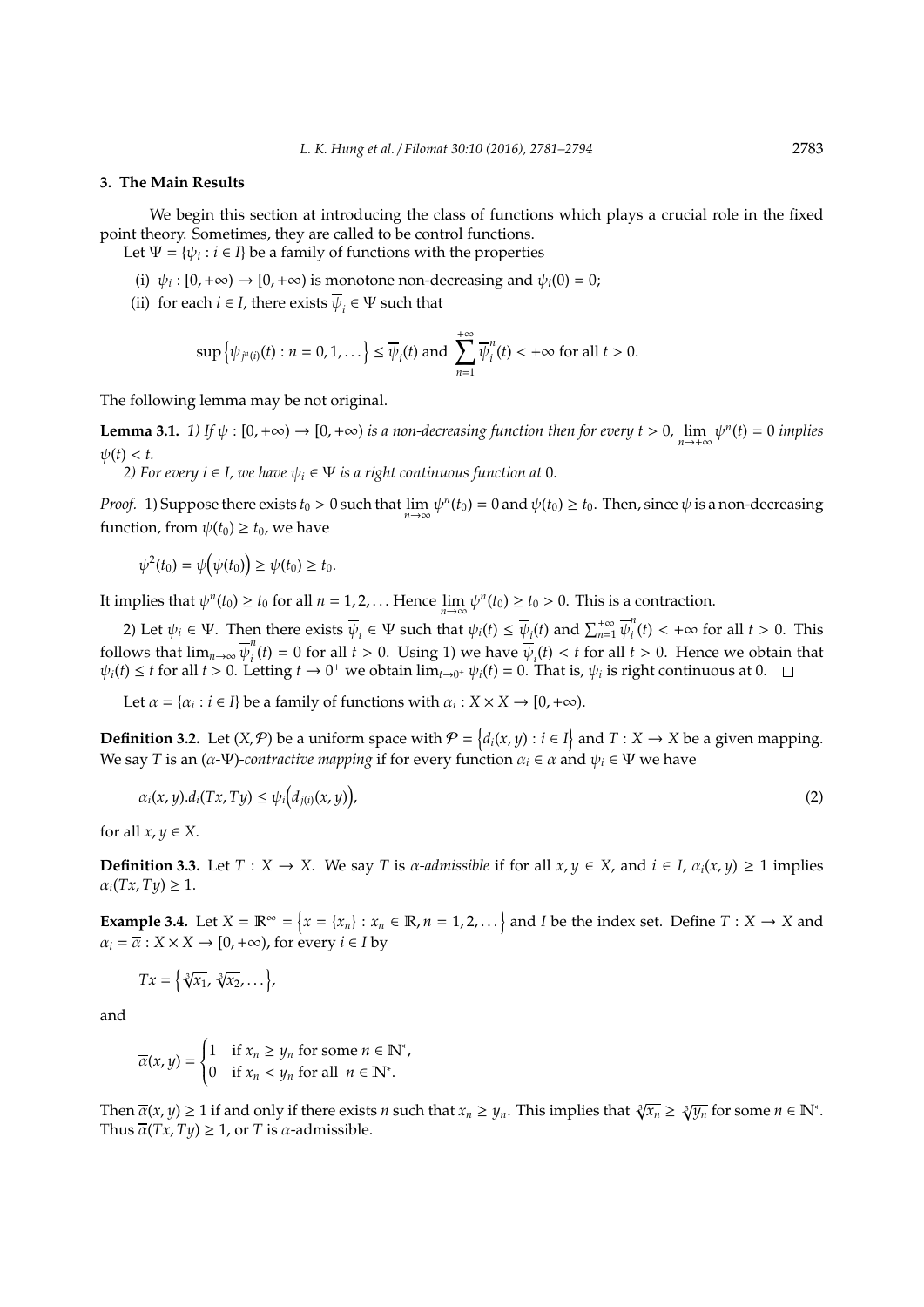**Example 3.5.** Let  $X = \mathbb{R}^{\infty} = \{x = \{x_n\} : x_n \in \mathbb{R}, n = 1, 2, ...\}$ ,  $I = \mathbb{N}^*$ . Define  $T : X \to X$  and  $\alpha_i : X \times X \to Y$  $[0,+\infty)$ ,  $i \in I$  by

$$
Tx = \left\{e^{x_1}, e^{x_2}, \dots\right\}
$$

and

$$
\alpha_i(x, y) = \begin{cases} i & \text{if } x_n \ge y_n \text{ for some } n \in \mathbb{N}^*, \\ 0 & \text{if } x_n < y_n \text{ for all } n \in \mathbb{N}^*. \end{cases}
$$

Then  $\alpha_i(x, y) \ge 1$  if and only if there exists *n* such that  $x_n \ge y_n$ . This implies that  $e^{x_n} \ge e^{y_n}$  for some  $n \in \mathbb{N}^*$ . Therefore  $\alpha_i(Tx, Ty) = i \geq 1$ , or *T* is *α*-admissible.

Now, we give a new fixed point theorem in uniform spaces.

**Theorem 3.6.** Let X be a set and  $P = \{d_\alpha(x, y) : \alpha \in I\}$  be a family of pseudometrics on X such that  $(X, P)$  is a *Hausdor*ff *sequentially complete uniform space. Let T* : *X* → *X be an* (α*-*Ψ)*-contractive mapping satisfying the following conditions*

- i) *T is* α*-admissible;*
- ii) *there exists*  $x_0 \in X$  *such that for each i*  $\in I$  *we have*  $\alpha_i(x_0, Tx_0) \geq 1$  *and*

$$
d_{j^{n}(i)}(x_0, Tx_0) < q(i) < +\infty \text{ for all } n \in \mathbb{N}^*;
$$

iii) *T is continuous.*

*Then, T has a fixed point, that is, there exists*  $x \in X$  *such that*  $Tx = x$ .

*Proof.* Let  $x_0 \in X$  such that the condition ii) is satisfied. Define the sequence  $\{x_n\}$  in *X* by  $x_{n+1} = Tx_n$ , for all  $n \in \mathbb{N}^*$ .

If  $x_n = x_{n+1}$  for some  $n \in \mathbb{N}^*$  then  $x = x_n$  is a fixed point for *T*. Assume that  $x_n \neq x_{n+1}$  for all  $n \in \mathbb{N}^*$ . Since *T* is  $\alpha$ -admissible, for each  $i \in I$  we have

$$
\alpha_i(x_0,x_1)=\alpha_i(x_0,Tx_0)\geq 1\Longrightarrow \alpha_i(Tx_0,Tx_1)=\alpha_i(x_1,x_2)\geq 1.
$$

By induction, we get

$$
\alpha_i(x_n, x_{n+1}) \ge 1 \text{ for all } n \in \mathbb{N}^*, i \in I.
$$
\n
$$
(3)
$$

Applying the inequality (2) with  $x = x_{n-1}$  and  $y = x_n$ , and using (3), we obtain

$$
d_i(x_n, x_{n+1}) = d_i(Tx_{n-1}, Tx_n) \le \alpha_i(x_{n-1}, x_n) . d_i(Tx_{n-1}, Tx_n)
$$
  
 
$$
\le \psi_i(d_{j(i)}(x_{n-1}, x_n)), \text{ for all } n \in \mathbb{N}^*, i \in I.
$$
 (4)

For every  $i \in I$  there exists  $\overline{\psi}_i \in \Psi$  such that  $\psi_i(t) \leq \overline{\psi}_i(t)$  and  $\sum_{n=1}^{+\infty} \overline{\psi}_i^n$  $\psi_i^n(t) < +\infty$  for all  $t > 0$ . Since  $\psi_i$  is non-decreasing by (4) and induction, we have

$$
d_i(x_n, x_{n+1}) \leq \psi_i(\psi_{j(i)}(\dots \psi_{j^{n-1}(i)}(d_{j^n(i)}(x_0, x_1))\dots))
$$
  
 
$$
\leq \overline{\psi}_i^n(d_{j^n(i)}(x_0, x_1)) \leq \overline{\psi}_i^n(q(i)), \text{ for all } n \in \mathbb{N}^*, i \in I.
$$

Since  $\sum_{n=1}^{\infty} \overline{\psi}^n(x_i)$  is convergent, for any  $\varepsilon > 0$ , there is  $n(\varepsilon) \in \mathbb{N}^*$  such that  $\sum_{n \geq n(\varepsilon)} \overline{\psi}^n_i$  $\theta_i^n\big(q(i)\big) < \varepsilon$ . Let *m*, *n* ∈ N with  $m > n > n(\varepsilon)$ , using the triangular inequality, we obtain

$$
d_i(x_n,x_m)=\sum_{k=n}^{m-1}d_i(x_k,x_{k+1})\leq \sum_{k=n}^{m-1}\overline{\psi}_i^k\big(q(i)\big)\leq \sum_{n\geq n(\varepsilon)}\overline{\psi}_i^n\big(q(i)\big)<\varepsilon.
$$

This shows that  $\{x_n\}$  is a Cauchy sequence in *X*. Since *X* is sequentially complete, there exists  $x \in X$  such that  $x_n \to x$  as  $n \to +\infty$ . It follows from continuity of *T* that  $x_{n+1} = Tx_n \to Tx$  as  $n \to +\infty$ . By the uniqueness of the limit, we get  $x = Tx$ , that is, x is a fixed point of  $T$ .  $\Box$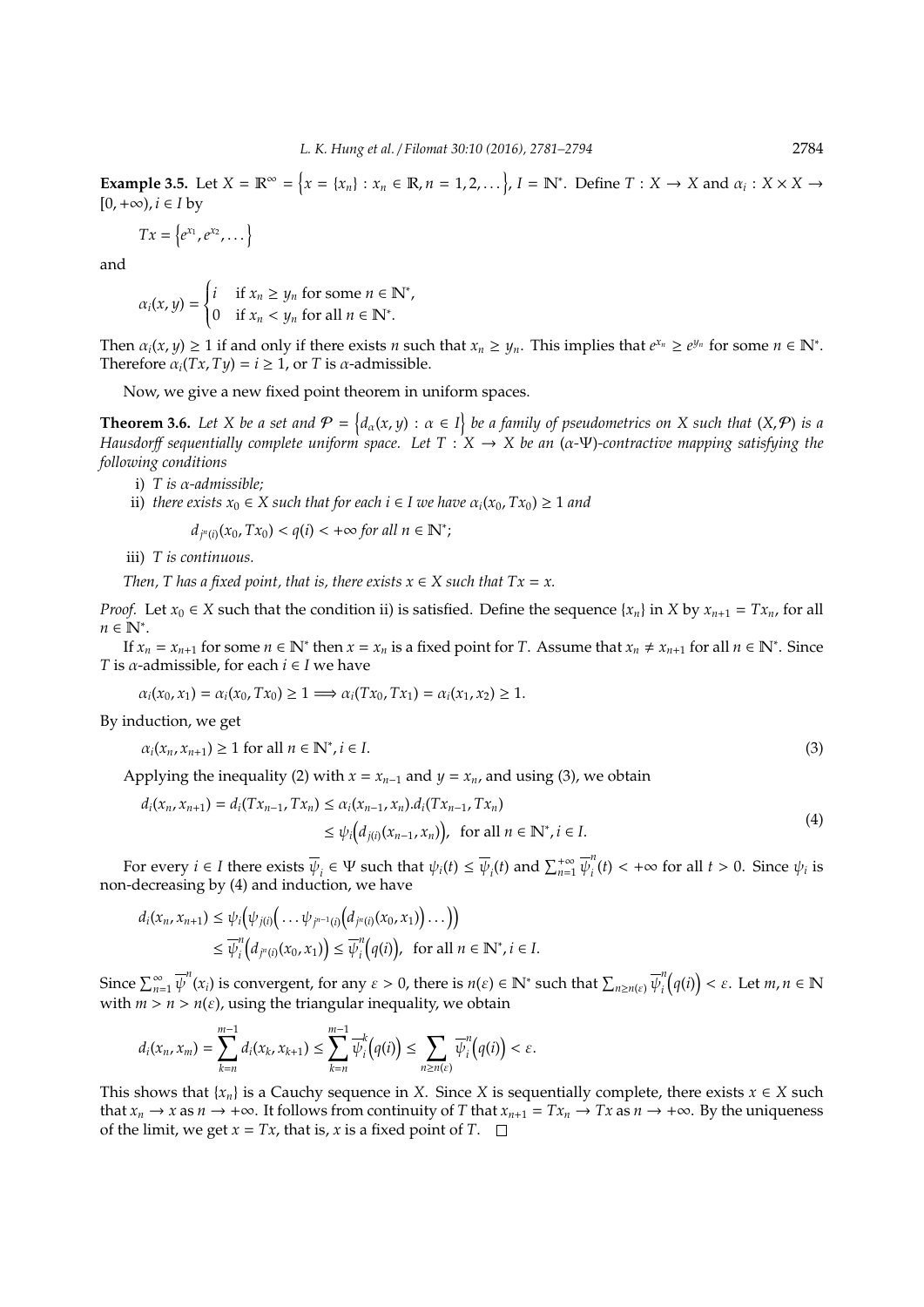In the next theorem, the continuity of *T* is omitted.

**Theorem 3.7.** Let X be a set and  $P = \{d_\alpha(x, y) : \alpha \in I\}$  be a family of pseudometrics on X such that  $(X, P)$  is a *Hausdor*ff *sequentially complete uniform space. Let T* : *X* → *X be an* (α*-*Ψ)*-contractive mapping satisfying the following conditions*

- i) *T is* α*-admissible;*
- ii) *there exists*  $x_0$  ∈ *X such that for each i* ∈ *I we have*

 $d_{j^{n}(i)}(x_0, Tx_0) < q(i) < +\infty$  for all  $n \in \mathbb{N}^*$ ;

iii) if  $\{x_n\}$  is a sequence in X such that  $\alpha_i(x_n, x_{n+1}) \ge 1$  for all n and  $x_n \to x \in X$  as  $n \to +\infty$ , then  $\alpha_i(x_n, x) \ge 1$ *for all*  $n \in \mathbb{N}^*$ .

*Then T, has a fixed point.*

*Proof.* Following the proof of Theorem 3.6, we know that  $\{x_n\}$  is a Cauchy sequence in the sequentially complete uniform space *X*. Then there exists  $x \in X$  such that  $x_n \to x$  as  $n \to +\infty$ . On the other hand, from (3) and the hypothesis iii), we have

$$
\alpha_i(x_n, x) \ge 1 \tag{5}
$$

for all  $n \in \mathbb{N}^*$ , and  $i \in I$ .

Now, using the triangular inequality, (2) and (5), we get

$$
d_i(Tx, x) \le d_i(Tx, Tx_n) + d_i(Tx_n, x) = d_i(Tx, Tx_n) + d_i(x_{n+1}, x)
$$
  
\n
$$
\le \alpha_i(x_n, x).d_i(Tx, Tx_n) + d_i(x_{n+1}, x)
$$
  
\n
$$
\le \psi_i(d_{j(i)}(x_n, x)) + d_i(x_{n+1}, x).
$$

Letting  $n \to +\infty$ , since  $\psi_i$  is a right continuous function at  $t = 0$ , we obtain  $d_i(Tx, x) = 0$  for all  $i \in I$ , that is  $Tx = x$ .  $\Box$ 

The following examples illustrate for our theorems.

**Example 3.8.** Let  $X = \mathbb{R}^{\infty} = \{x = \{x_n\} : x_n \in \mathbb{R}, n = 1, 2, ...\}$  and the mapping  $P_n : X \to \mathbb{R}$  defined by  $P_n(x) = P_n(\lbrace x_n \rbrace) = x_n$  for each  $n = 1, 2, ...$  Let  $I = \mathbb{N}^* \times \mathbb{R}_+$  be the index set and the family of pseudometrics on *X* defined by

$$
d_{(n,r)}(x, y) = r |P_n(x) - P_n(y)|
$$
, for  $x, y \in X$ , and  $(n, r) \in I$ .

Then  $\{d_{(n,r)}: (n,r) \in I\}$  generates the uniform structure on *X*. Let  $j: I \to I$  be defined  $j(n,r) = (n, 2r(1 - \frac{1}{2r}))$ 2*n*  $\mathcal{U}$ for every  $(n, r) \in I$ .

Consider the map  $T : X \rightarrow X$  defined by

$$
Tx = \begin{cases} \{2x_1 - 1, 2x_2 - 1, \dots\} & \text{if } x_n > 1 \text{ for all } n \in \mathbb{N}^* \\ \{1, 1 + \left(1 - \frac{1}{2}\right)(1 - x_2), 1 + \left(1 - \frac{1}{3}\right)(1 - x_3), \dots\} & \text{if } x_n \le 1 \text{ for some } n \in \mathbb{N}^*. \end{cases}
$$

Firstly, we show that *T* is not a  $\Phi$ -contractive map. In fact, with  $x = \{2, 2, \ldots\}$ ,  $y = \{1, 1, \ldots\}$  we have

$$
Tx = \{3, 3, \dots\}, \quad Ty = \{1, 1, \dots\}.
$$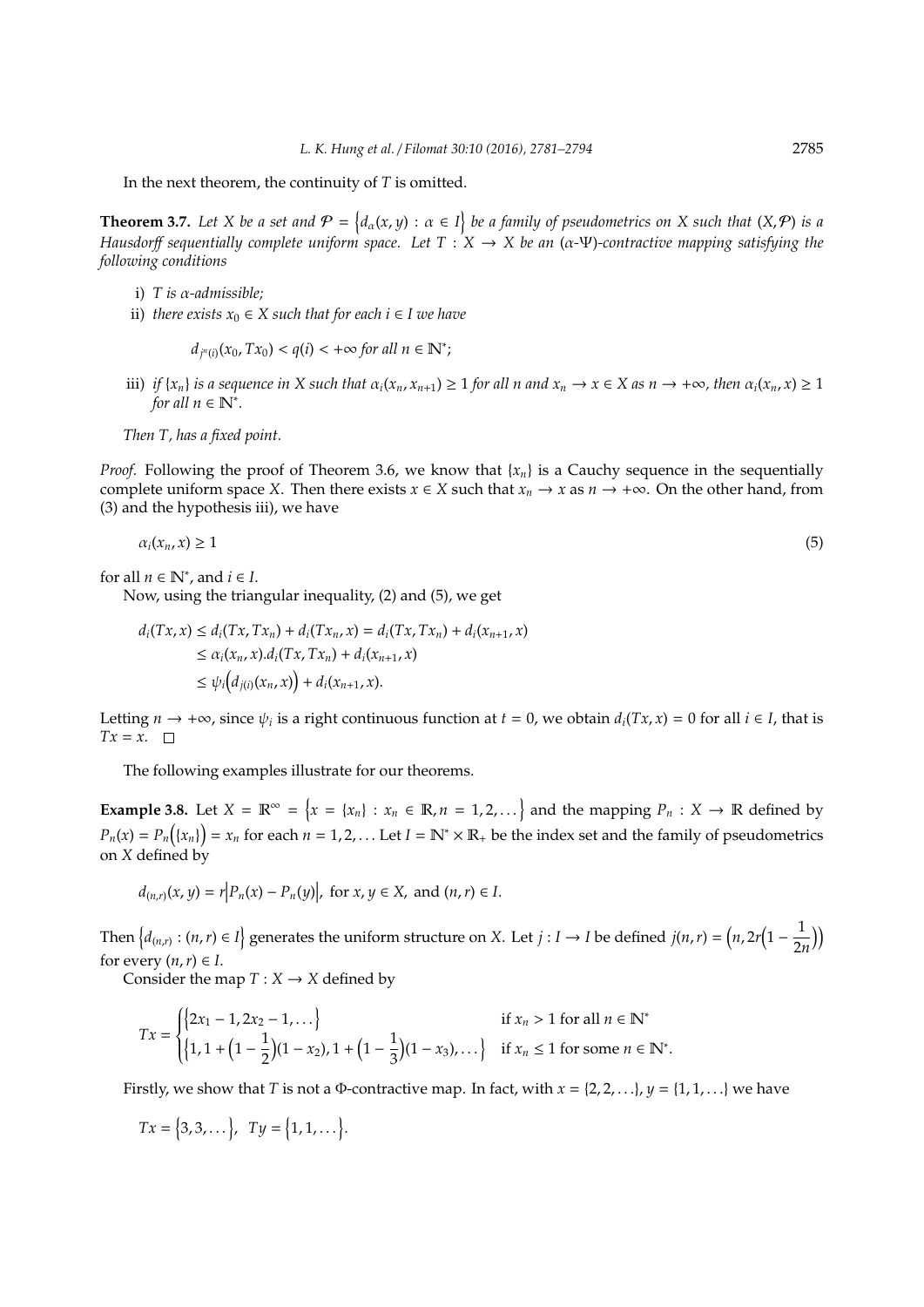Hence

$$
d_{(n,r)}(Tx, Ty) = r|P_n(Tx) - P_n(Ty)| = r|3 - 1| = 2r.
$$
\n(6)

On the other hand

$$
d_{j(n,r)}(x,y) = d_{\left(n,2r(1-\frac{1}{2n})\right)}(x,y) = 2r\left(1-\frac{1}{2n}\right)|P_n(x) - P_n(y)|
$$
  
=  $2r\left(1-\frac{1}{2n}\right)|2-1| = 2r\left(1-\frac{1}{2n}\right).$  (7)

From (6) and (7), we have  $d_{(n,r)}(Tx, Ty) > d_{j(n,r)}(x, y) \ge \phi_{(n,r)}(d_{j(n,r)}(x, y))$  for all  $\phi_{(n,r)} \in \Phi$ . Hence, T is not a Φ-contractive map.

Now, let  $\psi_{(n,r)}(t) = \frac{2(n-1)}{2n-1}$  $\frac{2(n-1)}{2n-1}$  *t* with  $t \ge 0$  and consider a family of functions  $\alpha_{(n,r)} = \overline{\alpha} : X \times X \to [0, +\infty)$ , for every  $(n, r) \in I$ , which is given by

$$
\overline{\alpha}(x, y) = \begin{cases} 1 & \text{if } x_n, y_n \le 1 \text{ for some } n \in \mathbb{N}^*, \\ 0 & \text{if otherwise.} \end{cases}
$$

Next we will check that for these functions all conditions of Theorem 3.6 are satisfied. Consider the following two cases.

*Case 1*. If there exists  $n \in \mathbb{N}^*$  such that  $x_n$ ,  $y_n \leq 1$  then

$$
\overline{\alpha}(x, y).d_{(n,r)}(Tx, Ty) = d_{(n,r)}(Tx, Ty) = r \left| P_n(Tx) - P_n(Ty) \right|
$$
  
=  $r \left| \left(1 - \frac{1}{n}\right)(1 - x_n) - \left(1 - \frac{1}{n}\right)(1 - y_n) \right| = r \left(1 - \frac{1}{n}\right) |x_n - y_n|$  (8)

and

$$
\psi_{(n,r)}(d_{j(n,r)}(x,y)) = \psi_{(n,r)}(r(1-\frac{1}{2n})|P_n(x) - P_n(y)|)
$$
  
= 
$$
\frac{2(n-1)}{2n-1}r(1-\frac{1}{2n})|x_n - y_n| = r\frac{n-1}{n}|x_n - y_n|.
$$
 (9)

By (8) and (9), we have  $\overline{\alpha}(x, y).d_{(n,r)}(Tx, Ty) \leq \psi_{(n,r)}(d_{j(n,r)}(x, y)).$ 

*Case 2.* If for every  $n \in \mathbb{N}^*$ ,  $x_n > 1$  or  $y_n > 1$ , then  $\overline{\alpha}(x, y) = 0$ . Hence, we obtain

 $\overline{\alpha}(x, y).d_{(n,r)}(Tx, Ty) \leq \psi_{(n,r)}(d_{j(n,r)}(x, y)).$ 

Moreover, it is easy to see that *T* is continuous and there exists  $x_0 \in X$  such that  $\overline{\alpha}(x_0, Tx_0) \geq 1$ . In fact, for  $x_0 = \{1, 1, \ldots\}$  we have

 $\overline{\alpha}(x_0, Tx_0) = 1$ 

and

$$
d_{j^k(n,r)}(x_0, Tx_0) = 0 < +\infty \text{ for all } k = 1, 2, ...
$$

Now, let  $x, y \in X$  such that  $\overline{\alpha}(x, y) \ge 1$  then there exists  $n \in \mathbb{N}^*$  such that  $x_n, y_n \le 1$ . Then we have

 $Tx = \left\{1, 1 + \left(1 - \frac{1}{2}\right)\right\}$ 2  $(1 - x_2), 1 + (1 - \frac{1}{2})$ 3  $(1-x_3), \ldots, T_y = \{1, 1 + (1-\frac{1}{2})\}$ 2  $(1 - y_2), 1 + (1 - \frac{1}{2})$ 3  $(1 - y_3), \ldots$ and  $\overline{\alpha}(Tx, Ty) = 1$ , that is, *T* is  $\alpha$ -admissible.

Therefore, all the required hypotheses of Theorem 3.6 are satisfied, and so *T* has a fixed point. Here,  $\{1, 1, \ldots\}$  is a fixed points of *T*.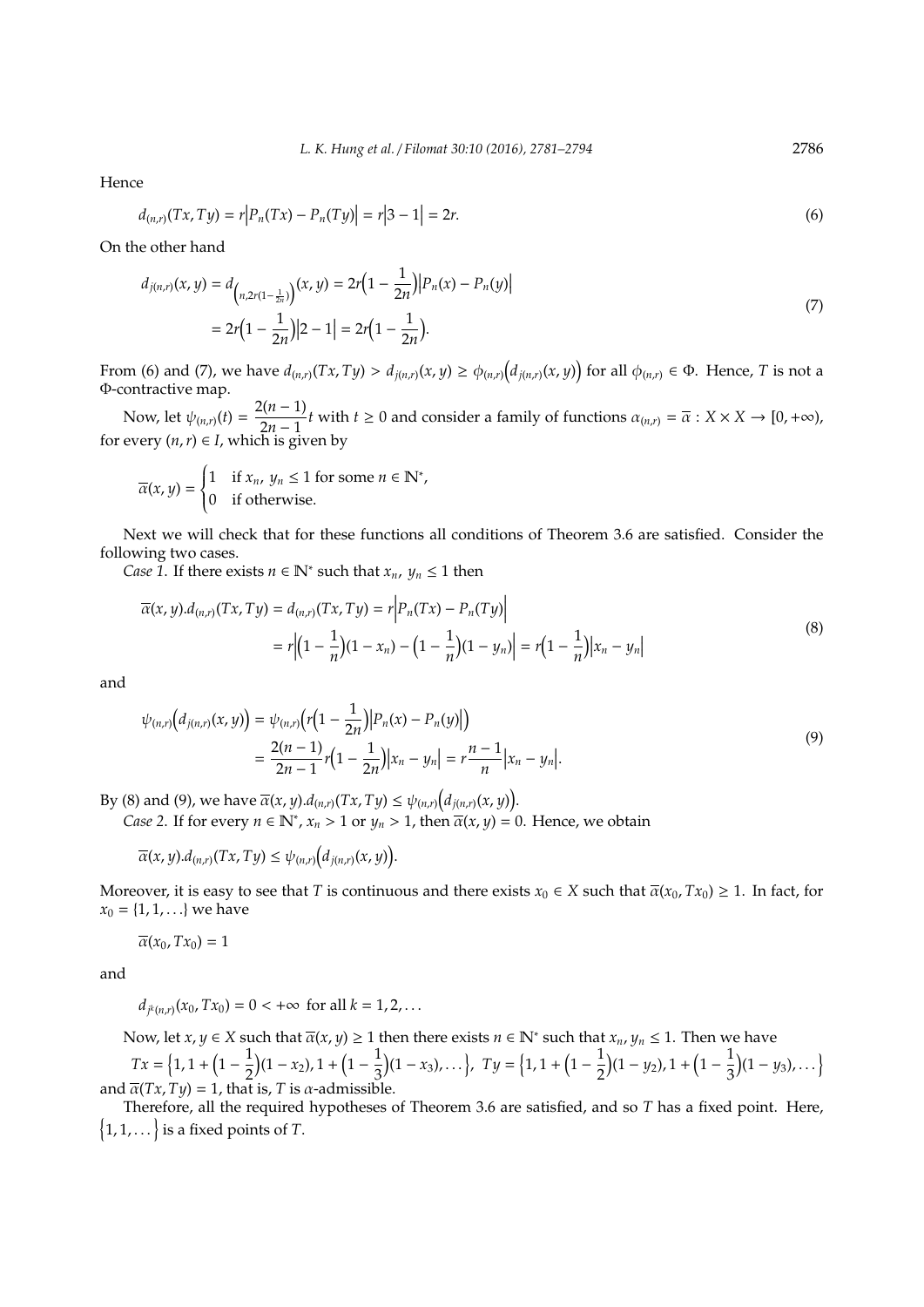Now, we give an example involving a map *T* that is not continuous.

**Example 3.9.** Let  $X = \mathbb{R}^{\infty} = \{x = \{x_n\} : x_n \in \mathbb{R}, n = 1, 2, ...\}$  and the mapping  $P_n : X \to \mathbb{R}$  define by  $P_n(x) = P_n(\lbrace x_n \rbrace) = x_n$ , for every  $n = 1, 2, ...$  Let  $I = \mathbb{N}^*$  be the index set and the family of pseudometrics on X defined by  $d_n(x, y) = |P_n(x) - P_n(y)|$  for every  $x, y \in X$ . Then  $\{d_n : n \in I\}$  generates the uniform structure on *X*. Denote by *j* : *I* → *I* a map defined by *j*(*n*) = *n*, for all *n* ∈ *I*.

Consider a mapping  $T : X \to X$ , which is defined by

$$
Tx = \begin{cases} \left\{2x_1 - \frac{3}{2}, 2x_2 - \frac{3}{2}, \dots\right\} & \text{if } x_n > 1 \text{ for all } n \in \mathbb{N}^*,\\ \left\{\frac{x_1}{4}, \frac{x_2}{4}, \dots\right\} & \text{if } x_n \le 1 \text{ for some } n \in \mathbb{N}^*.\end{cases}
$$

Firstly, we show that *T* is not a  $\Phi$ -contractive map. In fact, with  $x = \{1, 1, \ldots\}$ ,  $y = \{2, 2, \ldots\}$  we have

$$
Tx = \left\{\frac{1}{4}, \frac{1}{4}, \dots\right\}, \quad Ty = \left\{\frac{5}{2}, \frac{5}{2}, \dots\right\}
$$

and

$$
d_n(Tx, Ty) = \left|\frac{1}{4} - \frac{5}{2}\right| = \frac{9}{4},
$$
  

$$
d_{j(n)}(x, y) = d_n(x, y) = |1 - 2| = 1.
$$

It follows that

$$
d_n(Tx, Ty) > d_{j(n)}(x, y) \ge \phi_n\big(d_{j(n)}(x, y)\big) \text{ for all } \phi_n \in \Phi.
$$

Hence, *T* is not a Φ-contractive map.

Now for every  $n \in I$  we consider the function, which is given by  $\psi_n(t) = \frac{1}{2}t$ , for all  $t \ge 0$ , put  $\Psi = {\psi_n : n \in I}$  and consider a family of functions  $\alpha_n = \overline{\alpha} : X \times X \to [0, +\infty)$ , for every  $n \in I$ , which is given by

$$
\overline{\alpha}(x, y) = \begin{cases} 1 & \text{if } x_n, y_n \le 1 \text{ for all } n \in \mathbb{N}^* \\ 0 & \text{if otherwise.} \end{cases}
$$

Next we will check that for these functions all conditions of Theorem 3.7 are satisfied. Let  $x, y \in X$ , we consider the following two cases.

*Case 1*. If for every  $n \in \mathbb{N}^*$  we have  $x_n$ ,  $y_n \leq 1$  then

$$
\overline{\alpha}(x,y).d_n(Tx,Ty) = d_n(Tx,Ty) = \left|\frac{x_n}{4} - \frac{y_n}{4}\right|,
$$
\n(10)

and

$$
\psi_n\big(d_{j(n)}(x,y)\big) = \psi_n\big(d_n(x,y)\big) = \frac{d_n(x,y)}{2} = \frac{|x_n - y_n|}{2}.
$$
\n(11)

By (10) and (11), we have  $\overline{\alpha}(x, y) . d_n(Tx, Ty) \leq \psi_n(d_{j(n)}(x, y)).$ 

*Case 2*. If there is a  $n \in \mathbb{N}^*$  such that  $x_n > 1$  or  $y_n > 1$  then  $\overline{\alpha}(x, y) = 0$ . This follows that

$$
\overline{\alpha}(x,y).d_n(Tx,Ty) \leq \psi_n\big(d_{j(n)}(x,y)\big).
$$

Moreover, there exists  $x_0 \in X$  such that  $\overline{\alpha}(x_0, Tx_0) \ge 1$ . In fact, for  $x_0 = \{1, 1, \ldots\}$  we have

 $\overline{\alpha}(x_0, Tx_0) = 1$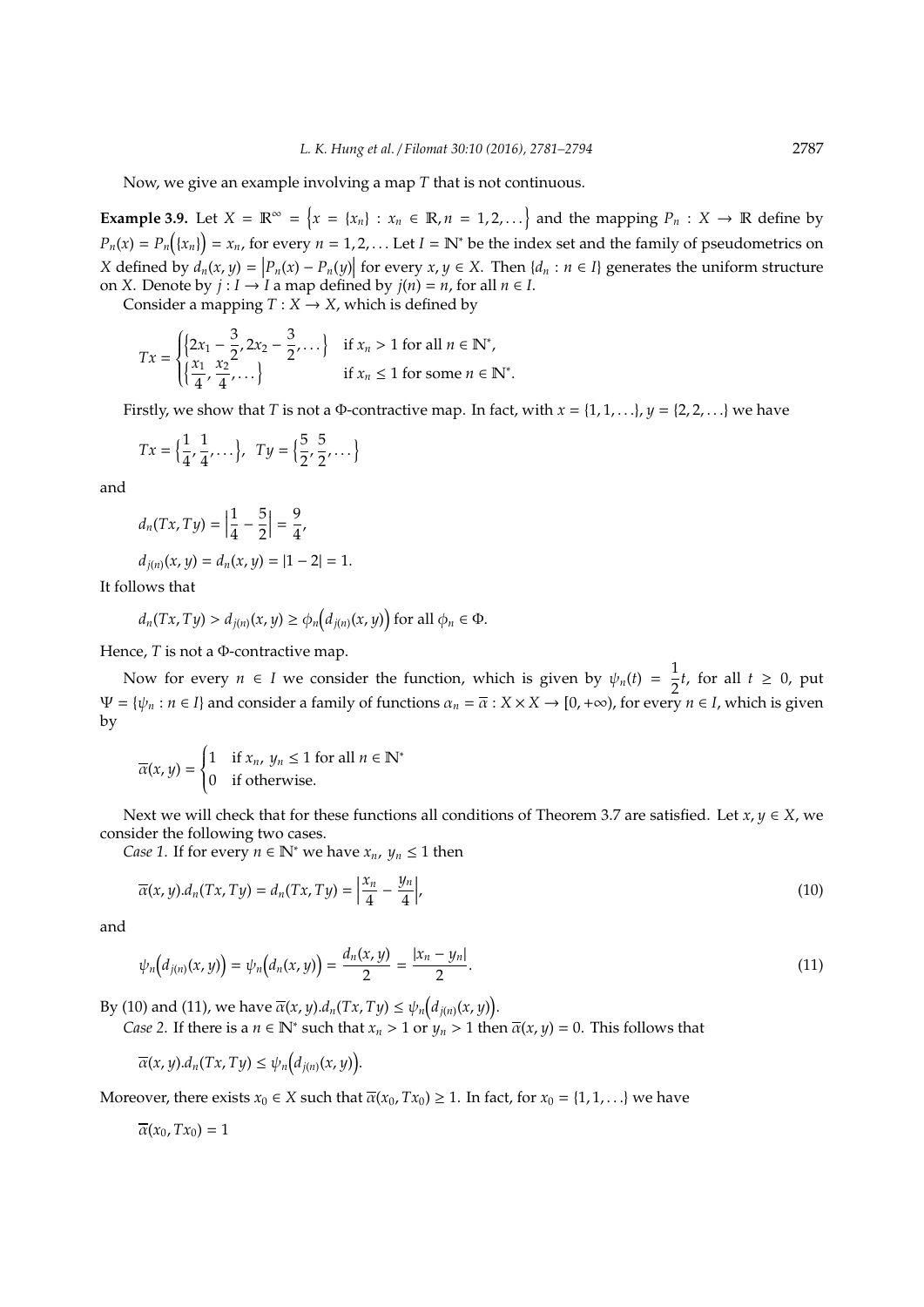and

$$
d_{j^k(n,r)}(x_0,Tx_0) = \frac{3}{4} < +\infty \text{ for all } k = 1,2,\ldots
$$

Now, let  $x, y \in X$  such that  $\overline{\alpha}(x, y) \ge 1$  then  $x_n, y_n \le 1$  for all  $n \in \mathbb{N}^*$ . It follows that  $Tx = \left\{\frac{x_1}{2}, \frac{x_2}{2}, \frac{x_3}{2}\right\}$  $\frac{x_1}{2}, \frac{x_2}{2}$  $\frac{x_2}{2}, \ldots \}$  $Ty = \left\{\frac{y_1}{2}, \frac{y_2}{2}, ...\right\}$  and  $\overline{\alpha}(Tx, Ty) = 1$ . Hence, *T* is *α*-admissible.

Finally, let  $\{x^k\}$  be a sequence in *X* such that  $\overline{\alpha}(x^k, x^{k+1}) \ge 1$  for all  $k \in \mathbb{N}^*$  and  $x^k \to x \in X$  as  $k \to +\infty$ . Since  $\overline{\alpha}(x^k,x^{k+1})\geq 1$  for all  $k\in\mathbb{N}^*$ , by definition of  $\overline{\alpha}$ , for each  $k\in\mathbb{N}^*$ ,  $x_n^k$ ,  $x_n^{k+1}\leq 1$  for all  $n\in\mathbb{N}^*$ . Since  $x^k\to x$ as  $k \to +\infty$  we have  $x_n \leq 1$  for all  $n \in \mathbb{N}^*$ . Hence  $\overline{\alpha}(x^k, x) = 1$  for all  $k \in \mathbb{N}^*$ .

Therefore, all the required hypotheses of Theorem 3.7 are satisfied, and so *T* has a fixed point. Here,  $\{0, 0, ...\}$  and  $\{\frac{3}{2}, \frac{3}{2}\}$  $\left\{\frac{3}{2},\ldots\right\}$  are two fixed points of *T*. However, it is easy to see that *T* is not continuous.

One can proved that the fixed point is in fact unique, provide that we have to add the properties for *X* and the family of functions  $\{\alpha_i : i \in I\}$ .

**Theorem 3.10.** *Suppose that the conditions of Theorem 3.6 are fulfilled. If X is j-bounded and for every*  $x, y \in X$ *, there exists*  $z \in X$  *such that*  $\alpha_i(x, z) \ge 1$  *and*  $\alpha_i(y, z) \ge 1$  *for all*  $i \in I$ *, then*  $T$  *has a unique fixed point.* 

*Proof.* By Theorem 3.6, we conclude that the set of fixed points of *T* is nonempty. Assume that *x* and *y* are two fixed points of *T*. Then there exists  $z \in X$  such that

$$
\alpha_i(x, z) \ge 1 \text{ and } \alpha_i(y, z) \ge 1 \text{ for all } i \in I.
$$
\n
$$
(12)
$$

Since *T* is  $\alpha$ -admissible, from (12), we get

$$
\alpha_i(x, T^{n}z) \ge 1 \text{ and } \alpha_i(y, T^{n}z) \ge 1 \text{ for all } n \in \mathbb{N}^*, i \in I.
$$
\n
$$
(13)
$$

Using (13) and (2), we have

$$
d_i(x, T^n z) = d_i\big(Tx, T(T^{n-1}z)\big)
$$
  
\n
$$
\leq \alpha_i(x, T^{n-1}z) . d_i\big(Tx, T(T^{n-1}z)\big)
$$
  
\n
$$
\leq \psi_i\big(d_{j(i)}(x, T^{n-1}z)\big).
$$

By the *j*-boundedness this implies that

$$
d_i(x, T^n z) \leq \psi_i(\psi_{j(i)}(\dots \psi_{j^{n-1}(i)}(d_{j^n(i)}(x, z))\dots ))
$$
  

$$
\leq \overline{\psi}_i^n(d_{j^n(i)}(x, z)) \leq \overline{\psi}_i^n(q(x, z, i)).
$$

Letting  $n \to +\infty$ , we have  $\overline{\psi}_i^n$  $\int_{i}^{n} (q(x, z, i)) \rightarrow 0$ . Hence

$$
T^n z \to x \text{ as } n \to +\infty. \tag{14}
$$

Similarly, we get

$$
T^n z \to y \text{ as } n \to +\infty. \tag{15}
$$

By (14), (15) and the uniqueness of the limit, we get  $x = y$ . This finishes the proof.  $\Box$ 

Í

**Theorem 3.11.** *Suppose that the conditions of Theorem 3.7 are fulfilled. If X is j-bounded and for every*  $x, y \in X$ *, there exists*  $z \in X$  *such that*  $\alpha_i(x, z) \ge 1$  *and*  $\alpha_i(y, z) \ge 1$  *for all*  $i \in I$ *, then F* has a unique fixed point.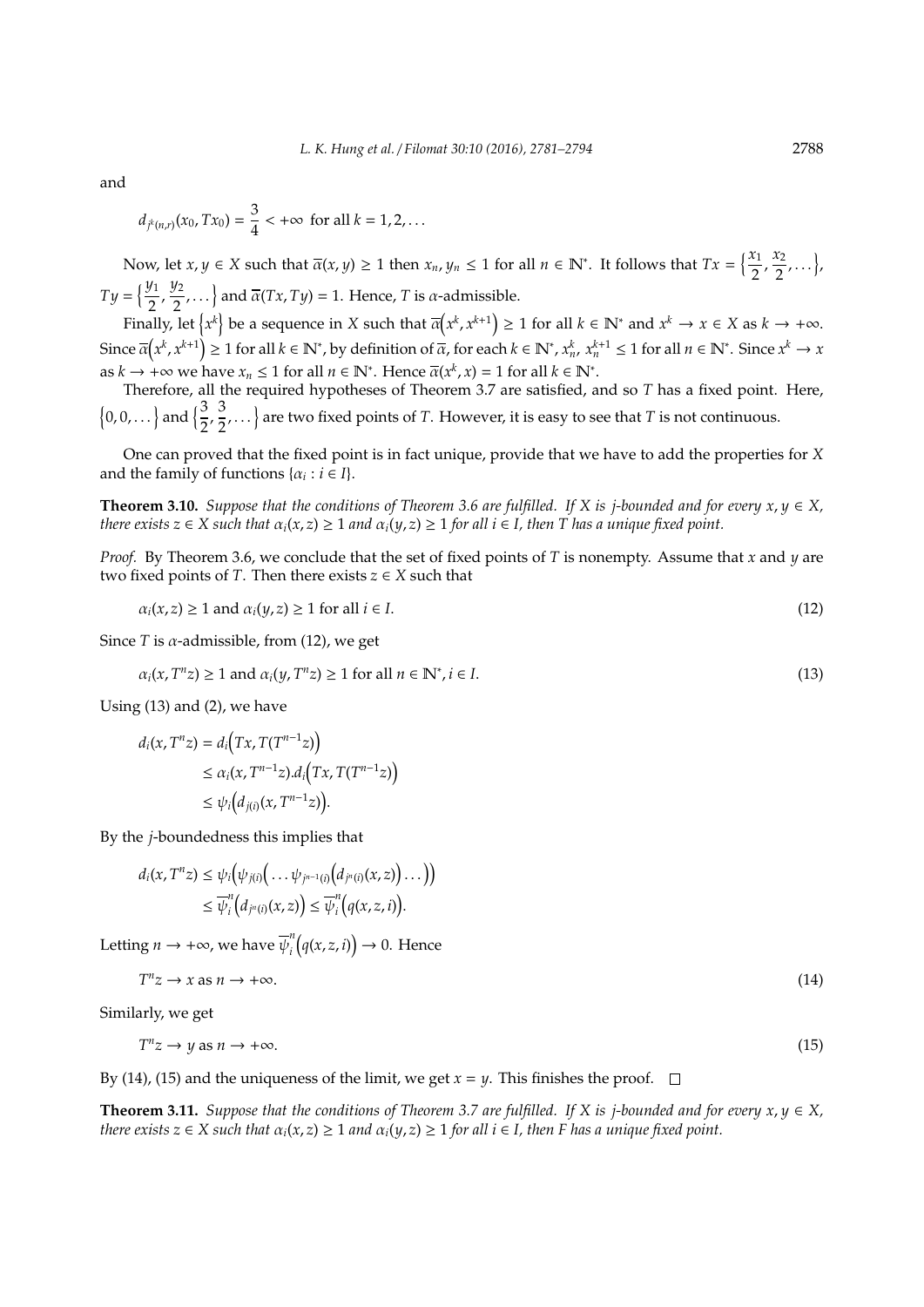*Proof.* Similar to the proof of Theorem 3.10.  $\Box$ 

**Example 3.12.** Let  $X = \mathbb{R}^{\infty} = \{x = \{x_n\} : x_n \in \mathbb{R}, n = 1, 2, ...\}$  and the mapping  $P_n : X \to \mathbb{R}$  defined by  $P_n(x) = P_n(\lbrace x_n \rbrace) = x_n$  for each  $n = 1, 2, ...$  Let  $I = \mathbb{N}^* \times \mathbb{R}_+$  be the index set and the family of pseudometrics on *X* defined by

$$
d_{(n,r)}(x, y) = r |P_n(x) - P_n(y)|
$$
, for  $x, y \in X$ , and  $(n, r) \in I$ .

Then  $\{d_{(n,r)}: (n,r) \in I\}$  generates the uniform structure on *X*.

Now for every  $(n, r) \in I$  we consider the function, which is given by  $\psi_{(n,r)}(t) = \frac{2(n-1)}{2n-1}$  $\frac{2(n-1)}{2n-1}$ *t*, for all *t* ≥ 0, and put  $\Psi = {\psi_{(n,r)} : (n,r) \in I}.$  Denote by  $j: I \to I$  a map defined by  $j(n,r) = (n, r(1 - \frac{1}{2r}))$  $\left(\frac{1}{2n}\right)$ , for all  $(n, r) \in I$  and define a mapping  $T : X \rightarrow X$ , which is defined by

$$
Tx = \left\{2, 2 - \left(1 - \frac{1}{2}\right)(2 - x_2), 2 - \left(1 - \frac{1}{3}\right)(2 - x_3), \ldots\right\}
$$
 for every  $x = \{x_n\} \in X$ .

Now, we consider a family of functions  $\alpha_{(n,r)} = \overline{\alpha} : X \times X \to [0, +\infty)$ , for every  $(n, r) \in I$ , which is given by

$$
\overline{\alpha}(x, y) = \begin{cases} 1 & \text{if } x_n \le 2 \text{ for all } n \in \mathbb{N}^* \text{ or } y_n \le 2 \text{ for all } n \in \mathbb{N}^* \\ 0 & \text{if otherwise.} \end{cases}
$$

We will check that for these functions all conditions of Theorem 3.10 are satisfied. Firstly, for any  $x, y \in X$  we have

$$
\overline{\alpha}(x, y).d_{(n,r)}(Tx, Ty) \le d_{(n,r)}(Tx, Ty) = r \left| P_n(Tx) - P_n(Ty) \right|
$$
  
=  $r \left| \left(1 - \frac{1}{n}\right)(2 - x_n) - \left(1 - \frac{1}{n}\right)(2 - y_n) \right| = r \left(1 - \frac{1}{n}\right) |x_n - y_n|$  (16)

and

$$
\psi_{(n,r)}(d_{j(n,r)}(x,y)) = \psi_{(n,r)}(r(1-\frac{1}{2n})|P_n(x) - P_n(y)|)
$$
  
= 
$$
\frac{2(n-1)}{2n-1}r(1-\frac{1}{2n})|x_n - y_n| = r\frac{n-1}{n}|x_n - y_n|.
$$
 (17)

By (16) and (17), we have  $\overline{\alpha}(x, y)$ . $d_n(Tx, Ty) \leq \psi_n(d_{i(n)}(x, y))$ . That is *T* is (α-Ψ)-contractive.

Moreover, for  $x_0 = \{2, 2, ...\}$  we have  $\overline{\alpha}(x_0, Tx_0) = 1$  and  $d_{\overline{f}^k(n,r)}(x_0, Tx_0) = 0$  for all  $k = 1, 2, ...$ 

Now, let  $x, y \in X$  such that  $\overline{\alpha}(x, y) \ge 1$  then  $x_n \le 2$  for all  $n \in \mathbb{N}^*$  or  $y_n \le 2$  for all  $n \in \mathbb{N}^*$ . Then we have

$$
Tx = \left\{2, 2 - \left(1 - \frac{1}{2}\right)(2 - x_2), 2 - \left(1 - \frac{1}{3}\right)(2 - x_3), \ldots\right\}, \quad Ty = \left\{2, 2 - \left(1 - \frac{1}{2}\right)(2 - y_2), 2 - \left(1 - \frac{1}{3}\right)(2 - y_3), \ldots\right\}
$$

and  $\overline{\alpha}(Tx, Ty) = 1$ , that is, *T* is *α*-admissible.

Now, we check that *X* is *j*-bounded. Indeed, for any  $x, y \in X$  we have

$$
d_{j^{k}(n,r)}(x,y) = d_{\left(n,r(1-\frac{1}{2n})^{k}\right)}(x,y)
$$
  
=  $r\left(1-\frac{1}{2n}\right)^{k} |P_{n}(x) - P_{n}(y)|$   
 $\leq r |P_{n}(x) - P_{n}(y)| = q(x,y,(n,r)).$ 

This proves that *X* is *j*-bounded.

Finally, it is easy to see that if  $x, y \in X$  then there exists  $z = \{2, 2, ...\} \in X$  such that  $\overline{\alpha}(x, z) \ge 1$  and  $\overline{\alpha}(y, z) \geq 1$ . Thus *T* satisfies all conditions of Theorem 3.10. Hence, *T* has a unique fixed point, that is  $x = \{2, 2, \ldots\}.$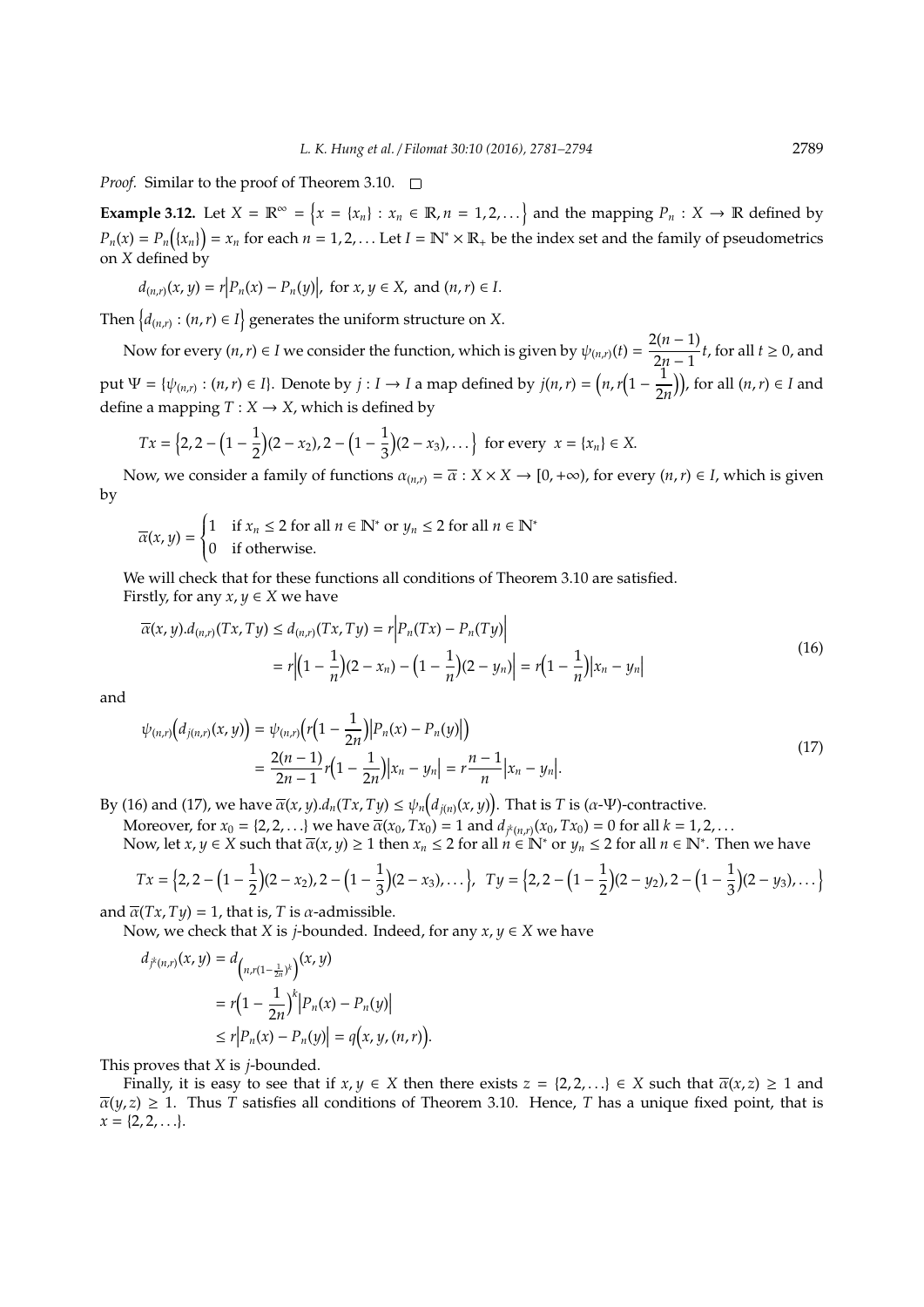## **4. Applications to Nonlinear Integral Equations**

In this section, we wish to investigate the existence of a unique solution to nonlinear integral equations, as an application to the fixed point theorems proved in the previous section.

Let us consider the following integral equations

$$
x(t) = \int_0^{\Delta(t)} G(t,s)f(s,x(s))ds,
$$
\n(18)

where the unknown functions  $x(t)$  takes the real values. The  $f : \mathbb{R}_+ \times \mathbb{R} \to \mathbb{R}$  and  $G : \mathbb{R}_+ \times \mathbb{R}_+ \to \mathbb{R}_+$  are continuous functions, and the deviation  $\Delta : \mathbb{R}_+ \to \mathbb{R}_+$  is a continuous function, in general case, unbounded. Note that, since deviation  $\Delta : \mathbb{R}_+ \to \mathbb{R}_+$  is unbounded, we can not apply the known fixed point theorems in metric space (see [13]) for the above integral equations.

We shall adopt the following assumptions:

**Assumption 4.1.** A) There exists a function  $u : \mathbb{R}^2 \to \mathbb{R}$  such that for each compact subset  $K \subset \mathbb{R}_+$ , there exist a positive number  $\lambda$  and  $\psi_K \in \Psi$  such that for all  $t \in \mathbb{R}_+$ , for all  $a, b \in \mathbb{R}$  with  $u(a, b) \ge 0$ , we have

$$
\big|f(t,a)-f(t,b)\big|\leq \lambda \psi_K\big(|a-b|\big),
$$

and

$$
\lambda \sup_{t \in K} \int_0^{\Delta(t)} G(t, s) ds \le 1.
$$

B) There exists  $x_0 \in C(\mathbb{R}_+, \mathbb{R})$  such that for all  $t \in \mathbb{R}_+$ , we have

$$
u(x_0(t), \int_0^{\Delta(t)} G(t,s)f(s,x_0(s))ds\big)\geq 0.
$$

C) For all  $t \in \mathbb{R}_+$ ,  $x, y \in C(\mathbb{R}_+, \mathbb{R})$ ,

$$
u(x(t), y(t)) \ge 0 \Longrightarrow u\big(\int_0^{\Delta(t)} G(t,s)f\big(s,x(s)\big)ds, \int_0^{\Delta(t)} G(t,s)f\big(s,y(s)\big)ds\big) \ge 0.
$$

D) If  $\{x_n\}$  is a sequence in  $C(\mathbb{R}_+, \mathbb{R})$  such that  $x_n \to x \in C(\mathbb{R}_+, \mathbb{R})$  and  $u(x_n, x_{n+1}) \ge 0$  for all  $n \in \mathbb{N}^*$ , then  $u(x_n, x) \geq 0$  for all  $n \in \mathbb{N}^*$ .

E) For each compact subset  $K \subset \mathbb{R}_+$ , there exists a compact set  $\overline{K} \subset \mathbb{R}_+$  such that for all  $n \in \mathbb{N}^*$ ,

$$
\Delta^n(K) \subset \overline{K}.
$$

**Remark 4.2.** If the the deviation  $\Delta(t) \leq t$  for all  $t \geq 0$  then the condition E) is trivial.

**Theorem 4.3.** Suppose that Assumption 4.1 are fulfilled. Then equation (18) has at least one solution in  $C(\mathbb{R}_+,\mathbb{R})$ .

*Proof.* Let *X* = *C*( $\mathbb{R}_+$ ,  $\mathbb{R}$ ). For each a compact subset *K*  $\subset \mathbb{R}_+$ , we define

$$
p_K(f) = \sup\{|f(t)| : t \in K\}, \text{ for every } f \in X.
$$

It is known that the family of seminorms  $\{p_K\}$  (where *K* runs over all compact subsets of  $\mathbb{R}_+$ ) defines a locally convex Hausdorff topology of the space *X*. Hence, *X* is a Hausdorff sequentially uniform space whose uniformity is generated by the family of pseudometrics which are defined by

$$
d_K(f,g) = p_K(f-g) = \sup \{ |f(t) - g(t)| : t \in K \} \text{ for every } f, g \in X.
$$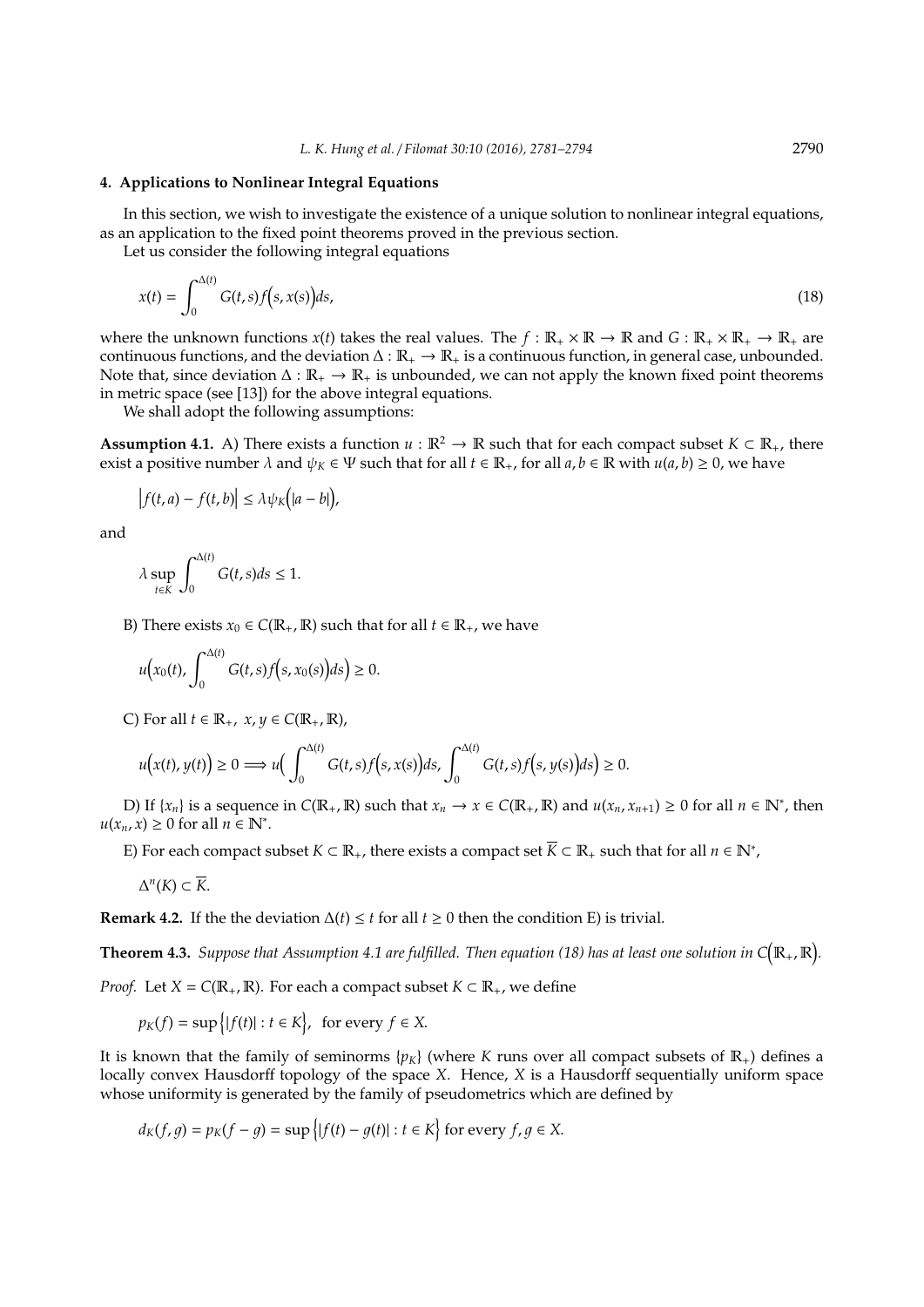Denote by *I* the set of all compact subsets of  $\mathbb{R}_+$ . Let us define the map *j* : *I* → *I* as follows. Let  $K \subset \mathbb{R}_+$ be an arbitrary compact set. Then the set *j*(*K*) is defined by *j*(*K*) := h 0, max*t*∈*<sup>K</sup>* ∆(*t*) i . Since ∆(*t*) is continuous the set  $j(K)$  is also compact. The map  $j^n : I \to I$  is defined inductively, i.e.  $j^n(K) = j(j^{n-1}(K))$ , for every  $K \in I$ and  $n \in \mathbb{N}^*$ .

Define  $T: X \rightarrow X$  by

$$
Tx(t) = \int_0^{\Delta(t)} G(t,s)f(s,x(s))ds,
$$

for all  $t \in \mathbb{R}_+$ .

Now, we show that *T* satisfies all conditions of Theorem 3.7.

Firstly, we show that *T* is an ( $\alpha$ -Ψ)-contractive mapping. Now, for every compact subset *K* of  $\mathbb{R}_+$ , we define the function  $\alpha_K : X \times X \to \mathbb{R}$  by

$$
\alpha_K(x, y) = \overline{\alpha}(x, y) = \begin{cases} 1 & \text{if } u(x(t), y(t)) \ge 0 \text{ for all } t \in \mathbb{R}_+ \\ 0 & \text{if otherwise,} \end{cases}
$$

for all  $x, y \in X$ .

Then, for each compact subset *K* of  $\mathbb{R}_+$ , for  $x, y \in X$ , we consider the following two cases. *Case 1*. If  $u(x(t), y(t)) \ge 0$  for all  $t \in \mathbb{R}_+$ , then from A) we have

$$
d_K(Tx, Ty) = \sup_{t \in K} |Tx(t) - Ty(t)|
$$
  
\n
$$
= \sup_{t \in K} \left| \int_0^{\Delta(t)} G(t,s)f(s,x(s))ds - \int_0^{\Delta(t)} G(t,s)f(s,y(s))ds \right|
$$
  
\n
$$
= \sup_{t \in K} \left| \int_0^{\Delta(t)} G(t,s)\left(f(s,x(s)) - f(s,y(s))\right)ds \right|
$$
  
\n
$$
\leq \sup_{t \in K} \int_0^{\Delta(t)} G(t,s)|f(s,x(s)) - f(s,y(s))|ds
$$
  
\n
$$
\leq \sup_{t \in K} \int_0^{\Delta(t)} G(t,s)\lambda \psi_K(|x(s) - y(s)|)ds
$$
  
\n
$$
= \lambda \sup_{t \in K} \int_0^{\Delta(t)} G(t,s) \psi_K(|x(s) - y(s)|)ds
$$
  
\n
$$
\leq \lambda \sup_{t \in K} \int_0^{\Delta(t)} G(t,s)ds \psi_K\left( \sup_{s \in [0, \max_{t \in K} \Delta(t)]} |x(s) - y(s)| \right)
$$
  
\n
$$
\leq \psi_K\left( \sup_{s \in j(K)} |x(s) - y(s)| \right)
$$
  
\n
$$
= \psi_K\left( d_{j(K)}(x,y) \right).
$$

Then, for every compact subset *K* of  $\mathbb{R}_+$ , for  $x, y \in X$  such that  $u(x(t), y(t)) \ge 0$  for all  $t \in \mathbb{R}_+$ , we have

$$
d_K\bigl(Tx,Ty\bigr)\leq \psi_K\bigl(d_{j(K)}(x,y)\bigr).
$$

Thus, we have

$$
\alpha_K(x,y).d_K\big(Tx,Ty\big)=d_K\big(Tx,Ty\big)\leq \psi_K\big(d_{j(K)}(x,y)\big).
$$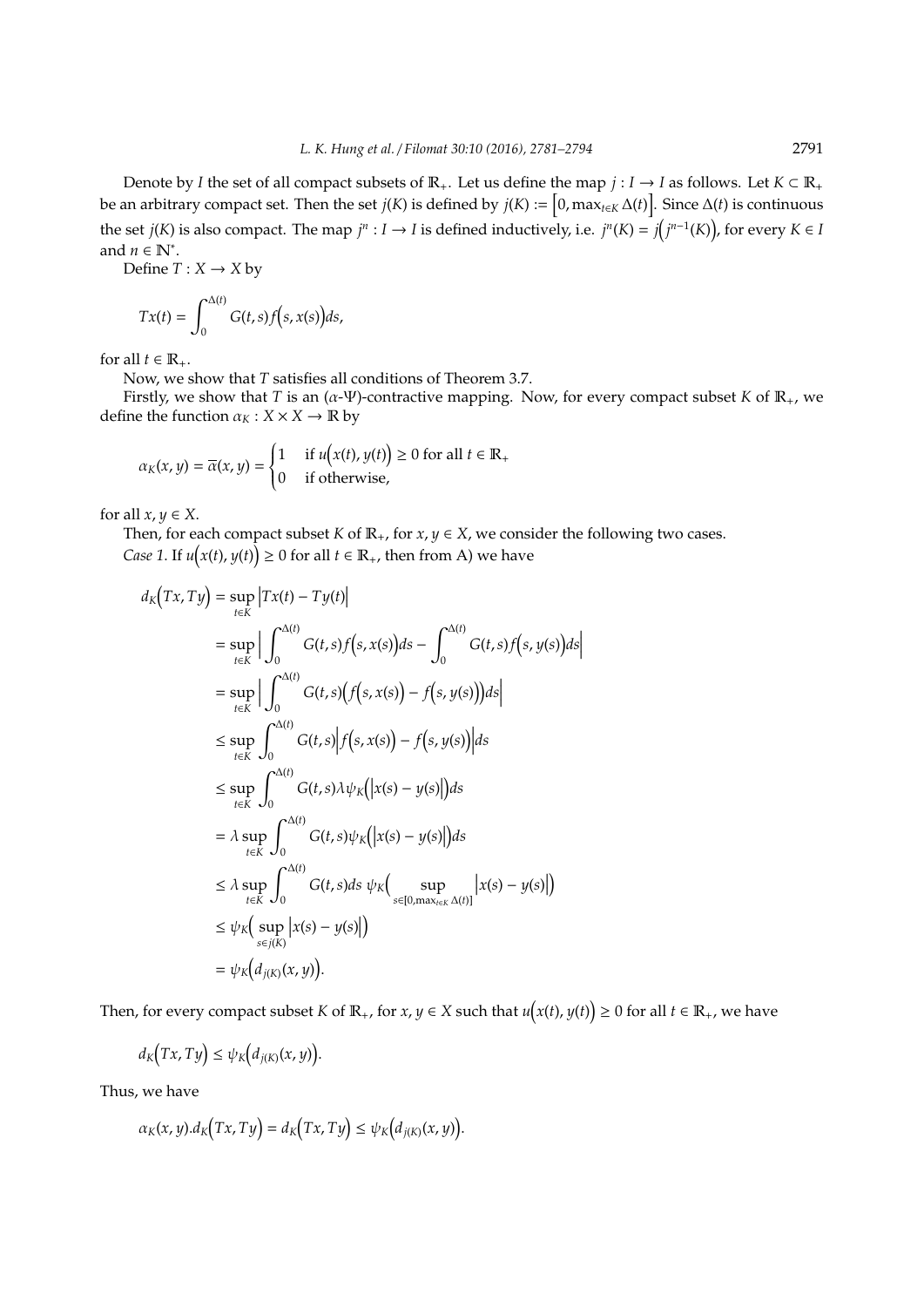*Case 2*. Otherwise, it is obvious we have

$$
\alpha_K(x,y).d_K(Tx,Ty)=0.d_K(Tx,Ty)\leq \psi_K\big(d_{j(K)}(x,y)\big).
$$

Hence, *T* is an  $(\alpha-\Psi)$ -contractive mapping.

Next, from condition C), for all  $x, y \in X$ , we have

$$
\alpha(x, y) \ge 1 \Longrightarrow u(x(t), y(t)) \ge 0 \Longrightarrow u(Tx(t), Ty(t)) \ge 0 \Longrightarrow \alpha(Tx, Ty) \ge 1.
$$

Then,  $T$  is  $\alpha$ -admissible.

From B), there exists  $x_0 \in X$  such that  $\alpha(x_0, Tx_0) \ge 1$ . Moreover, for each compact subset  $K \subset \mathbb{R}_+$ , by the continuity of the deviation  $\Delta$  and assumption E), we have

$$
d_{j^n(K)}(x_0,Tx_0)\leq d_{[0,\max_{s\in\overline{K}}\Delta(s)]}\big(x_0,Tx_0\big)\leq q\big(\overline{K},x_0\big)<+\infty.
$$

Hence, condition ii) in Theorem 3.7 is satisfied.

Finally, it follows from assumption D) that the condition iii) in Theorem 3.7 is satisfied. Thus, we can conclude by Theorem 3.7 that *T* has a fixed point *x*. Hence  $T(x) = x$  and *x* is the solution of the equation  $(18)$ .  $\Box$ 

## **Corollary 4.4.** *Suppose that*

*1)*  $f: \mathbb{R}_+ \times \mathbb{R} \to \mathbb{R}_+$  *is continuous and non-decreasing according to the second variable.* 

*2)* For each compact subset  $K \subset \mathbb{R}_+$  there exist the positive number  $\lambda$  and  $\psi_K \in \Psi$  such that for all  $t \in \mathbb{R}_+$ , for all  $a, b \in \mathbb{R}$  *with*  $a \leq b$ *, we have* 

$$
\big|f(t,a)-f(t,b)\big|\leq \lambda \psi_K\big(|a-b|\big),
$$

*and*

 $\sim$ 

$$
\lambda \sup_{t \in K} \int_0^{\Delta(t)} G(t, s) ds \le 1.
$$

*3) For each compact subset K* ⊂  $\mathbb{R}_+$ *, there exists a compact set*  $\overline{K}$  ⊂  $\mathbb{R}$  *such that for all n* ∈  $\mathbb{N}^*$ *,* 

$$
\Delta^n(K)\subset \overline{K}.
$$

Then, the equation (18) has a unique solution in  $C(\mathbb{R}_+,\mathbb{R})$ .

*Proof.* Define the mapping  $u : \mathbb{R}^2 \to \mathbb{R}$  by  $u(a, b) = b - a$  for all  $a, b \in \mathbb{R}$ . Then, it follows from 1), 2) that the conditions A), C) are satisfied. In addition, assumption B) is satisfied by choosing  $x_0(t) = 0$  for all  $t \in \mathbb{R}_+$ .

Now, suppose that  $\{x_n\}$  is a sequence in  $X$  that converges to  $x \in X$  and  $u(x_n, x_{n+1}) \geq 0$  for all  $n$ . Then for every  $t \in \mathbb{R}_+$ , the sequence of real numbers  $\{x_n(t)\}$  satisfies  $x_1(t) \le x_2(t) \le \cdots \le x_n(t) \le \cdots$ , and converges to *x*(*t*). Therefore, for every *t* ∈  $\mathbb{R}_+$ , *n* ∈  $\mathbb{N}$ , *x<sub>n</sub>*(*t*) ≤ *x*(*t*). Hence *u*(*x<sub>n</sub>*, *x*) ≥ 0, for all *n* ∈  $\mathbb{N}$ . That is, condition D) in Assumption 4.1 holds.

Applying Theorem 4.3 we can conclude that the equation (18) has at least a solution in  $C(\mathbb{R}_+,\mathbb{R})$ . The uniqueness of the solution follows from Theorem 3.11. Indeed, using assumption 3), we have

$$
d_{j^n(K)}(x,y)=\sup_{t\in j^n(K)}\big|x(t)-y(t)\big|\leq \sup_{t\in [0,\max_{s\in\overline{K}}\Delta(s)]}\big|x(t)-y(t)\big|=d_{[0,\max_{s\in\overline{K}}\Delta(s)]}(x,y)<+\infty
$$

for all  $n \in \mathbb{N}$ . This implies that *X* is *j*-bounded.

Now, for every  $x, y \in C(\mathbb{R}_+, \mathbb{R})$ , the function  $z = \max\{x, y\}$  is satisfies  $\alpha(x(t), z(t)) \ge 1$  and  $\alpha(y(t), z(t)) \ge 1$ . Therefore, by applying Theorem 3.11, we can conclude that *T* has a unique fixed point *x* with  $Tx = x$  and *x* is the unique solution of the equation (18).  $\Box$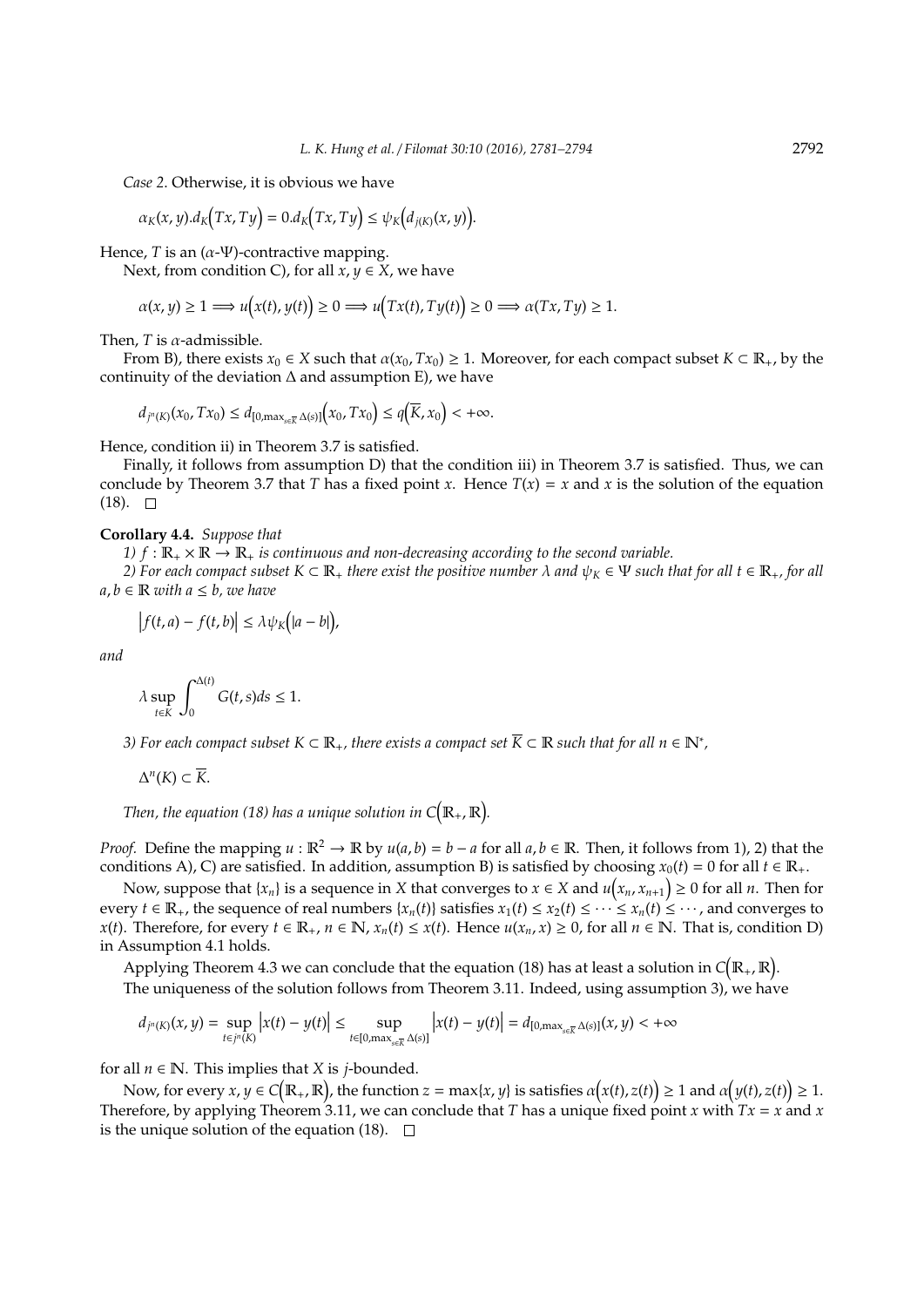The following example is an illustration for the Corollary 4.4.

**Example 4.5.** Consider nonlinear functional integral equation

$$
x(t) = \int_0^t G(t,s)f(s,x(s))ds,\tag{19}
$$

where  $G : \mathbb{R}_+ \times \mathbb{R}_+ \to \mathbb{R}_+$  is given by

$$
G(t,s) = \begin{cases} \frac{3}{4}e^{s-t} & \text{if } t \ge s \ge 0\\ \frac{3}{4}e^{t-s} & \text{if } s \ge t \ge 0, \end{cases}
$$

and  $f : \mathbb{R}_+ \times \mathbb{R} \to \mathbb{R}_+$  is defined by

$$
f(t, x) = \begin{cases} x + \sqrt{1 + x^2} & \text{if } x < 0\\ 2 + x - \sqrt{1 + x^2} & \text{if } x \ge 0, \end{cases}
$$

for every  $t \in \mathbb{R}_+$ .

We will show that the equation (19) has a solution on  $C(\mathbb{R}_+, \mathbb{R})$  by applying Corollary 4.4. Indeed, from definition of *f*, it is easy to see that *f* is continuous and non-decreasing according to the second variable, i.e the condition 1) is satisfied .

Now, for each compact set  $K \subset \mathbb{R}$ , let  $\psi_K(t) = \frac{3}{4}$  $\frac{3}{4}$ *t* with *t*  $\geq$  0. Set √

$$
g(x) = \begin{cases} x + \sqrt{1 + x^2} & \text{if } x < 0 \\ 2 + x - \sqrt{1 + x^2} & \text{if } x \ge 0. \end{cases}
$$

Since  $|g'(x)| \le 1$  for all  $x \in \mathbb{R}$ , applying Lagrange's theorem, we have  $|g(a) - g(b)| = |g'(c)| \cdot |a - b| \le |a - b|$ , for some *c* ∈ R and for all *a*, *b* ∈ R with *a* ≤ *b*. Hence, for each compact subset  $K \subset \mathbb{R}_+$ , we have

$$
\left| f(t, a) - f(t, b) \right| \le |a - b| = \frac{4}{3} \psi_K (|a - b|), \tag{20}
$$

for all  $t \in \mathbb{R}_+$ , for all  $a, b \in \mathbb{R}$  with  $a \leq b$ . Moreover, we have

$$
\int_0^t G(t,s)ds = \int_0^t \frac{3}{4}e^{s-t}ds = \frac{3}{4}\Big(1-\frac{1}{e^t}\Big).
$$

Hence

$$
\frac{4}{3}\sup_{t\in K}\int_0^t G(t,s)ds\le 1.\tag{21}
$$

Since (20) and (21) we have condition 2) is satisfied.

Note that, since ∆(*t*) = *t* for all *t* ∈ R+, then for every compact set *K* ⊂ R+, there exists a compact set  $\overline{K}$  = *K* such that condition 3) hold.

Thus, all the conditions in Corollary 4.4 are satisfied, hence applying Corollary 4.4 we get that the equation (19) has a unique solution.

#### **References**

- [1] T. V. An, K. P. Chi, and L. K. Hung, Coupled fixed point theorems in uniform spaces and application, Journal of Nonlinear Convex Anal., 15(5), (2014), 953-966.
- [2] V. G. Angelov, Fixed points in Uniform Spaces and Applications, Cluj University Press, 2009.